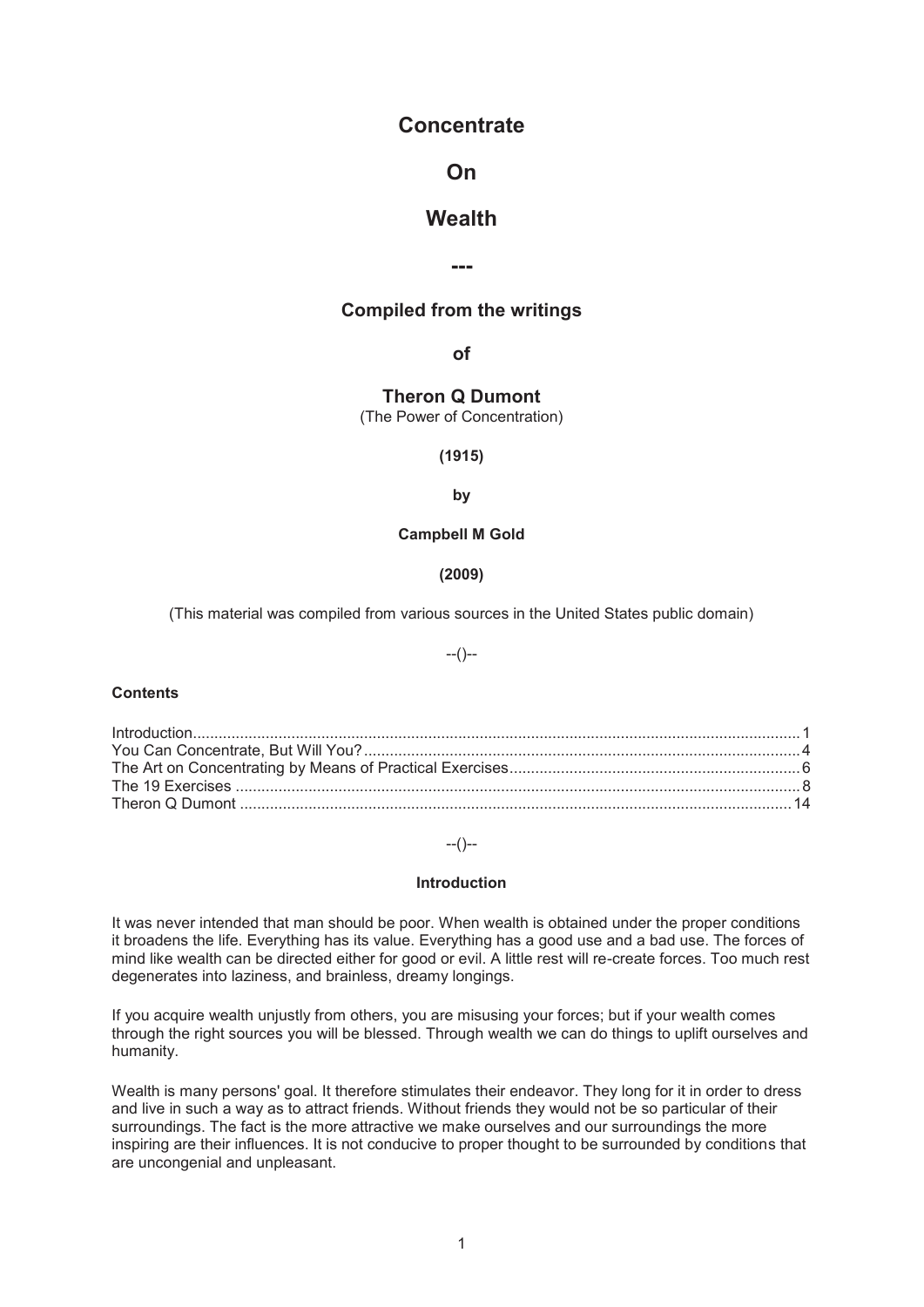So the first step toward acquiring wealth is to surround yourself with helpful influences; to claim for yourself an environment of culture, place yourself in it and be molded by its influences.

Most great men of all ages have been comparatively rich. They have made or inherited money. Without money they could not have accomplished what they did. The man engaged in physical drudgery is not likely to have the same high ideals as the man that can command comparative leisure.

Wealth is usually the fruit of achievement. It is not, however, altogether the result of being industrious. Thousands of persons work hard who never grow wealthy. Others with much less effort acquire wealth. Seeing possibilities is another step toward acquiring wealth. A man may be as industrious as he can possibly be, but if he does not use his mental forces he will be a laborer, to be directed by the man that uses to good advantage his mental forces.

No one can become wealthy in an ordinary lifetime, by mere savings from earnings. Many scrimp and economize all their lives; but by so doing waste all their vitality and energy. For example, I know a man that used to walk to work. It took him an hour to go and an hour to return. He could have taken a car and gone in twenty minutes. He saved ten cents a day but wasted an hour and a half. It was not a very profitable investment unless the time spent in physical exercise yielded him large returns in the way of health.

The same amount of time spent in concentrated effort to overcome his unfavorable business environment might have firmly planted his feet in the path of prosperity.

One of the big mistakes made by many persons of the present generation is that they associate with those who fail to call out or develop the best that is in them. When the social side of life is developed too exclusively, as it often is, and recreation or entertainment becomes the leading motive of a person's life, he acquires habits of extravagance instead of economy; habits of wasting his resources, physical, mental, moral and spiritual, instead of conserving them. He is, in consequence, lacking in proper motivation, his God-given powers and forces are undeveloped and he inevitably brings poor judgment to bear upon all the higher relationships of life, while, as to his financial fortunes, he is ever the leaner; often a parasite, and always, if opportunity affords, as heavy a consumer as he is a poor producer.

It seems a part of the tragedy of life that these persons have to be taught such painful lessons before they can understand the forces and laws that regulate life. Few profit by the mistakes of others. They must experience them for themselves and then apply the knowledge so gained in reconstructing their lives.

Any man that has ever amounted to anything has never done a great deal of detail work for long periods at any given time. He needs his time to reflect. He does not do his duties today in the same way as yesterday, but as the result of deliberate and concentrated effort, constantly tries to improve his methods.

The other day I attended a lecture on Prosperity. I knew the lecturer had been practically broke for ten years. I wanted to hear what he had to say. He spoke very well. He no doubt benefited some of his hearers, but he had not profited by his own teachings. I introduced myself and asked him if he believed in his maxims. He said he did. I asked him if they had made him prosperous. He said not exactly. I asked him why. He answered that he thought he was fated not to experience prosperity.

In half an hour I showed that man why poverty had always been his companion. He had dressed poorly. He held his lectures in poor surroundings. By his actions and beliefs he attracted poverty. He did not realize that his thoughts and his surroundings exercised an unfavorable influence. I said: "Thoughts are moving forces; great powers. Thoughts of wealth attract wealth. Therefore, if you desire wealth you must attract the forces that will help you to secure it. Your thoughts attract a similar kind of thoughts. If you hold thoughts of poverty you attract poverty. If you make up your mind you are going to be wealthy, you will instil this thought into all your mental forces, and you will at the same time use every external condition to help you."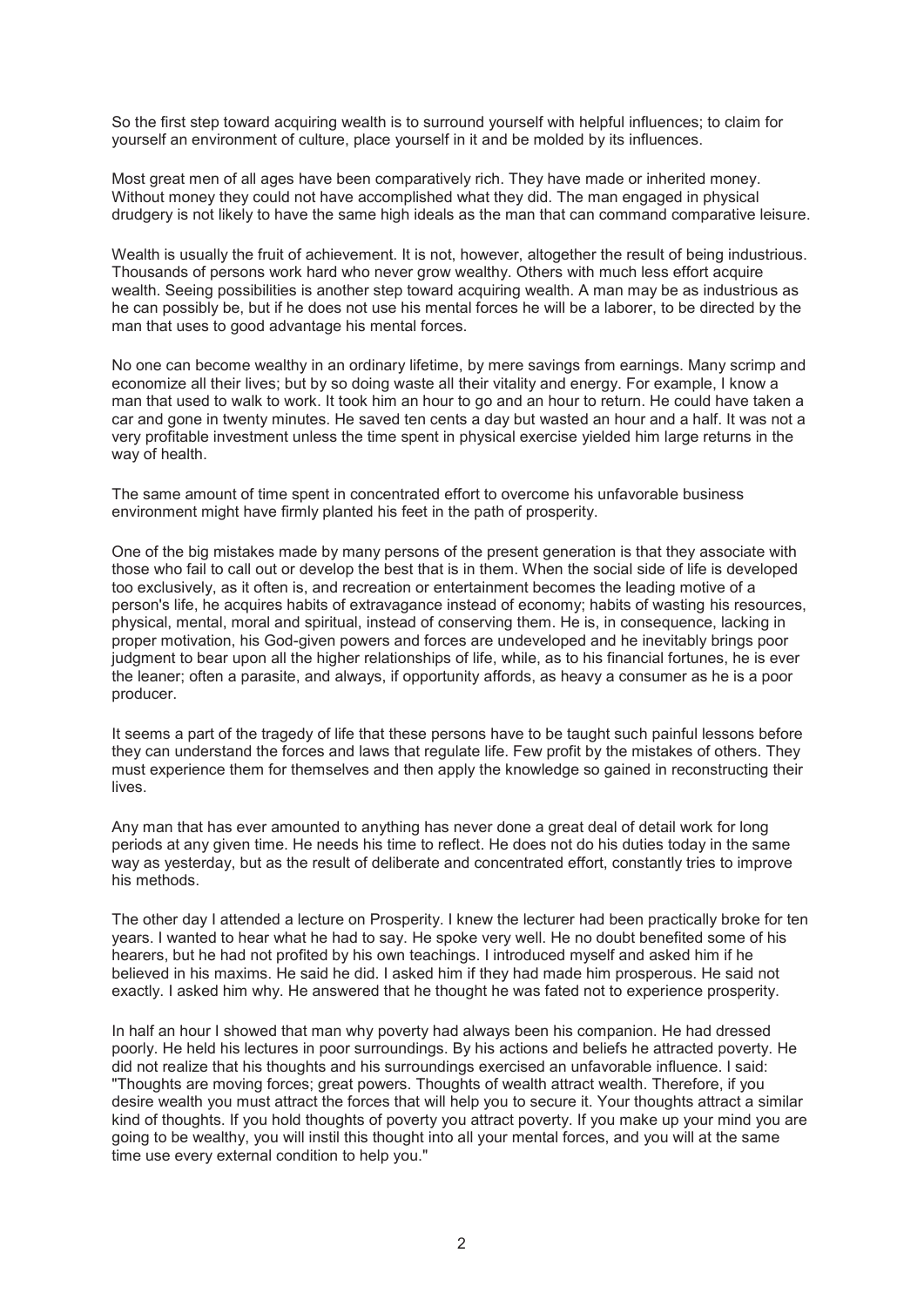Many persons are of the opinion that if you have money it is easy to make more money. But this is not necessarily true. Ninety per cent of the men that start in business fail. Money will not enable one to accumulate much more, unless he is trained to seek and use good opportunities for its investment. If he inherits money the chances are that he will lose it. While, if he has made it, he not only knows its value, but has developed the power to use it as well as to make more if he loses it.

Business success today depends on foresight, good judgment, grit, firm resolution and settled purpose. But never forget that thought is as real a force as electricity. Let your thoughts be such, that you will send out as good as you receive; if you do not, you are not enriching others, and therefore deserve not to be enriched.

The man that tries to get all he can from others for nothing becomes so selfish and mean that he does not even enjoy his acquisitions. We see examples of this every day. What we take from others, will in turn, be taken from us. All obligations have to be met fairly and squarely. We cannot reach perfection until we discharge every obligation of our lives. We all realize this, so why not willingly give a fair exchange for all that we receive?

Again I repeat that the first as well as the last step in acquiring wealth is to surround yourself with good influences--good thought, good health, good home and business environment and successful business associates. Cultivate, by every legitimate means, the acquaintance of men of big caliber. Bring your thought vibrations in regard to business into harmony with theirs. This will make your society not only agreeable, but sought after, and, when you have formed intimate friendships with clean, reputable men of wealth, entrust to them, for investment, your surplus earnings, however small, until you have developed the initiative and business acumen to successfully manage your own investments. By this time you will, through such associations, have found your place in life which, if you have rightly concentrated upon and used your opportunities, will not be among men of small parts. With a competence secured, you will take pleasure in using a part of it in making the road you traveled in reaching your position easier for those who follow you.

There is somewhere in every brain the energy that will get you out of that rut and put you far up on the mountain of success if you can only use the energy.

You know that gasoline in the engine of an automobile doesn't move the car until the spark comes to explode the gasoline.

So it is with the mind of man. We are not speaking now of men of great genius, but of average, able citizens.

Each one of them has in his brain the capacity to climb over the word impossible and get into the successful country beyond.

And hope, self-confidence and the determination to do something supply the spark that makes the energy work.

--()--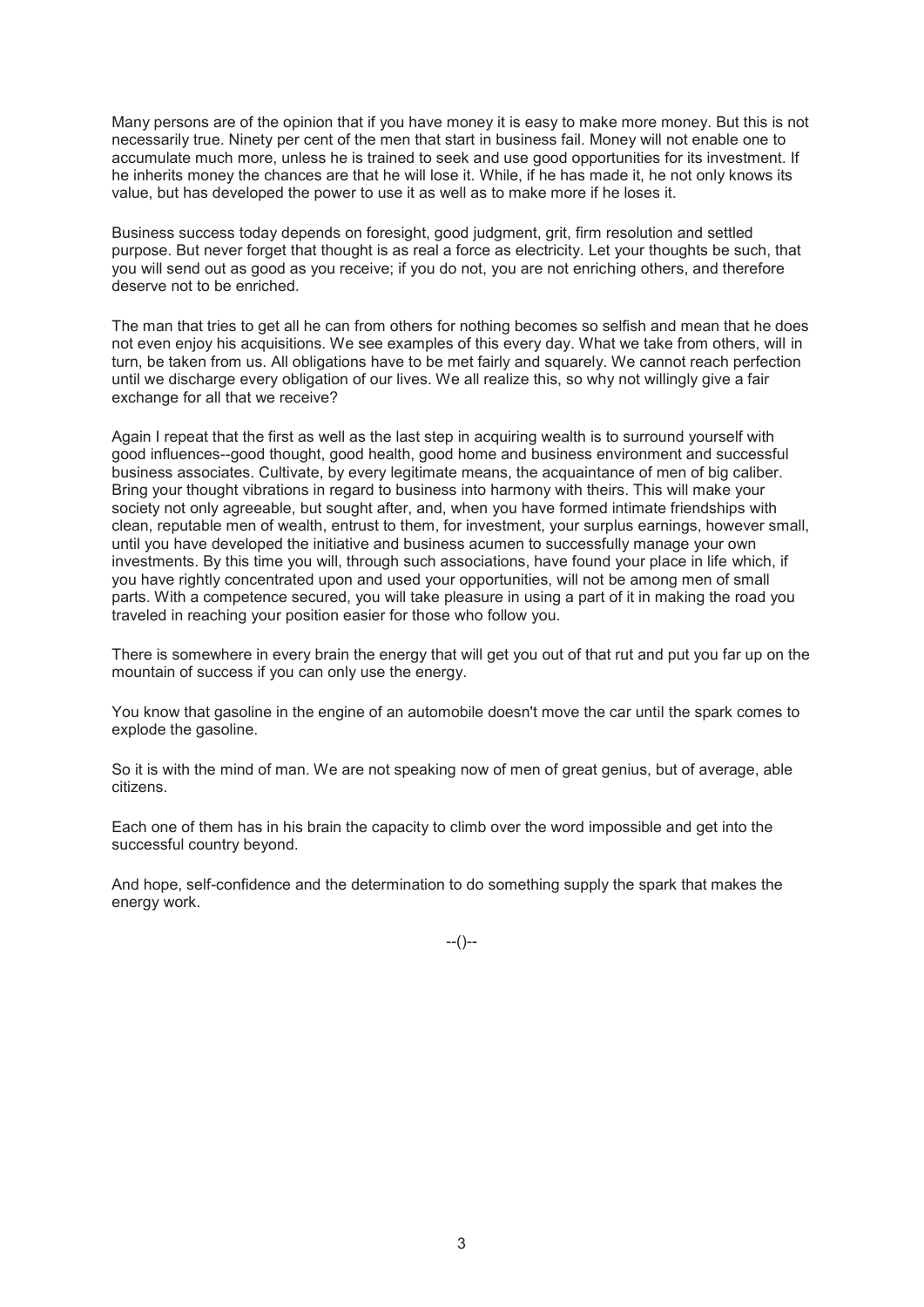## **You Can Concentrate,**

### **But Will You?**

All have the ability to concentrate, but will you? You can, but whether you will or not depends on you. It is one thing to be able to do something, and another thing to do it. There is far more ability not used than is used. Why do not more men of ability make something of themselves? There are comparatively few successful men but many ambitious ones. Why do not more get along? Cases may differ, but the fault is usually their own. They have had chances, perhaps better ones than some others that have made good.

What would you like to do, that you are not doing? If you think you should be "getting on" better, why don't you? Study yourself carefully. Learn your shortcomings. Sometimes only a mere trifle keeps one from branching out and becoming a success. Discover why you have not been making good--the cause of your failure. Have you been expecting someone to lead you, or to make a way for you? If you have, concentrate on a new line of thought.

There are two things absolutely necessary for success--energy and the will to succeed. Nothing can take the place of either of these. Most of us will not have an easy path to follow so don't expect to find one. The hard knocks develop our courage and moral stamina. The persons that live in an indolent and slipshod way never have any. They have never faced conditions and therefore don't know how. The world is no better for their living.

We must make favorable conditions and not expect them to shape themselves. It is not the man that says, "It can't be done," but the man that goes ahead in spite of adverse advice, and shows that "it can be done" that "gets there" today. "The Lord helps those that help themselves," is a true saying. We climb the road to success by overcoming obstacles. Stumbling blocks are but stepping stones for the man that says, "I can and I Will." When we see cripples, the deaf and dumb, the blind and those with other handicaps amounting to something in the world, the able-bodied man should feel ashamed of himself if he does not make good.

There is nothing that can resist the force of perseverance. The way ahead of all of us is not clear sailing, but all hard passages can be bridged, if you just think they can and concentrate on how to do it. But if you think the obstacles are unsurmountable, you will not of course try, and even if you do, it will be in only a half-hearted way--a way that accomplishes nothing.

Many men will not begin an undertaking unless they feel sure they will succeed in it. What a mistake! This would be right, if we were sure of what we could and could not do. But who knows? There may be an obstruction there now that might not be there next week. There may not be an obstruction there now that will be there next week. The trouble with most persons is that just as soon as they see their way blocked they lose courage. They forget that usually there is a way around the difficulty. It's up to you to find it. If you tackle something with little effort, when the conditions call for a big effort, you will of course not win. Tackle everything with a feeling that you will utilize all the power within you to make it a success. This is the kind of concentrated effort that succeeds.

Most people are beaten before they start. They think they are going to encounter obstacles, and they look for them instead of for means to overcome them. The result is that they increase their obstacles instead of diminishing them. Have you ever undertaken something that you thought would be hard, but afterwards found it to be easy? That is the way a great many times. The things that look difficult in advance turn out to be easy of conquest when once encountered. So start out on your journey with the idea that the road is going to be clear for you, and that if it is not you will clear the way. All men that have amounted to anything have cleared their way and they did not have the assistance that you will have today.

The one great keynote of success is to do whatever you have decided on. Don't be turned from your path, but resolve that you are going to accomplish what you set out to do. Don't be frightened at a few rebuffs, for they cannot stop the man that is determined--the man that knows in his heart that success is only bought by tremendous resolution, by concentrated and whole-hearted effort.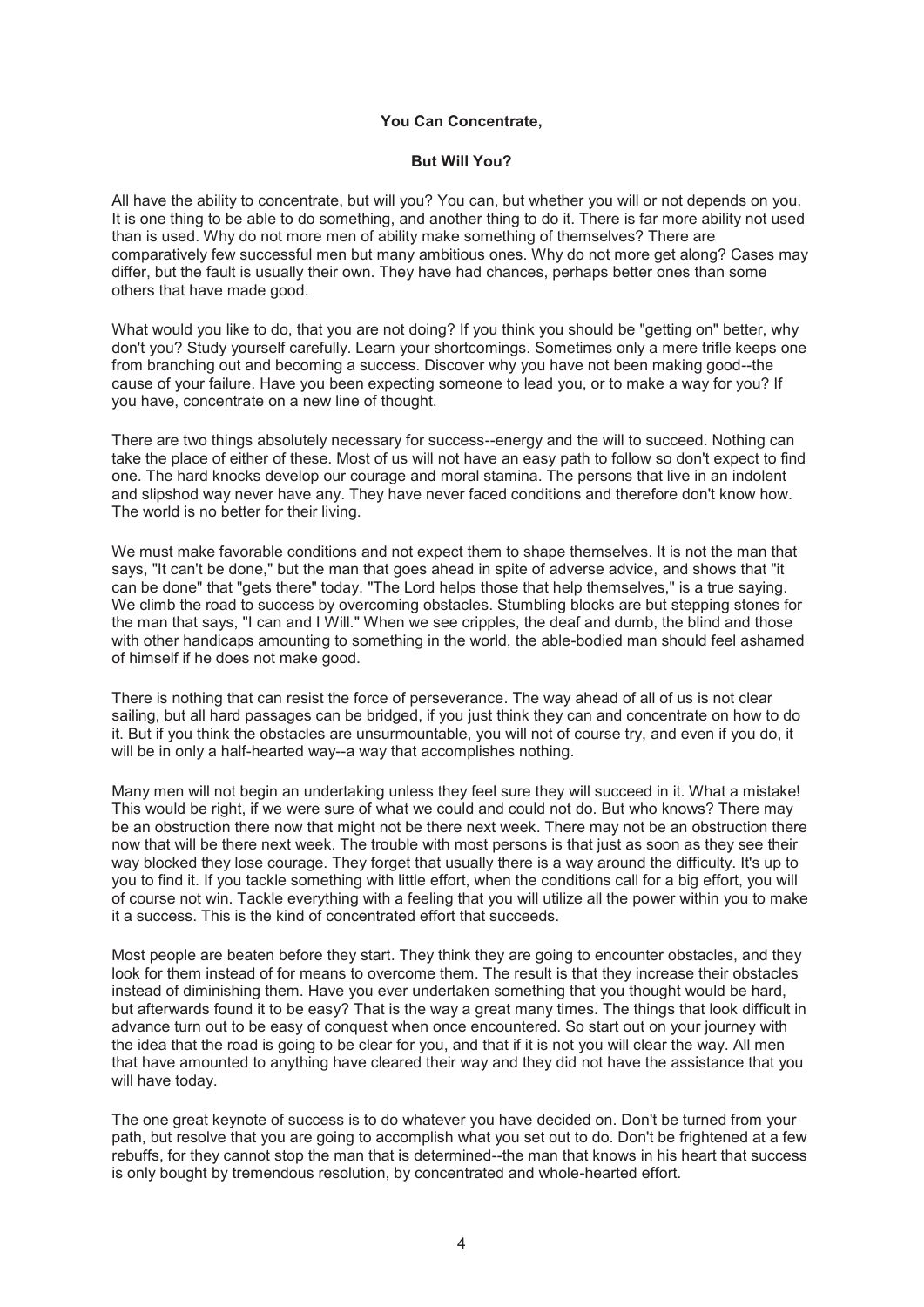"He who has a firm will," says Goethe, "molds the world to himself."

"People do not lack strength," says Victor Hugo; "they lack Will."

It is not so much skill that wins victories as it is activity and great determination There is no such thing as failure for the man that does his best. No matter what you may be working at, at the present time, don't let this make you lose courage. The tides are continually changing, and tomorrow or some other day they will turn to your advantage if you are a willing and are an ambitious worker. There is nothing that develops you and increases your courage like work. If it were not for work how monotonous life would at last become!

So I say to the man that wants to advance, "Don't look upon your present position as your permanent one. Keep your eyes open, and add those qualities to your makeup that will assist you when your opportunity comes. Be ever alert and on the watch for opportunities. Remember, we attract what we set our minds on. If we look for opportunities, we find them.

If you are the man you should be, some one is looking for you to fill a responsible position. So when he finds you, don't let your attention wander. Give it all to him. Show that you can concentrate your powers, that you have the makeup of a real man. Show no signs of fear, uncertainty or doubt. The man that is sure of himself is bound to get to the front. No circumstances can prevent him.

 $-(-)$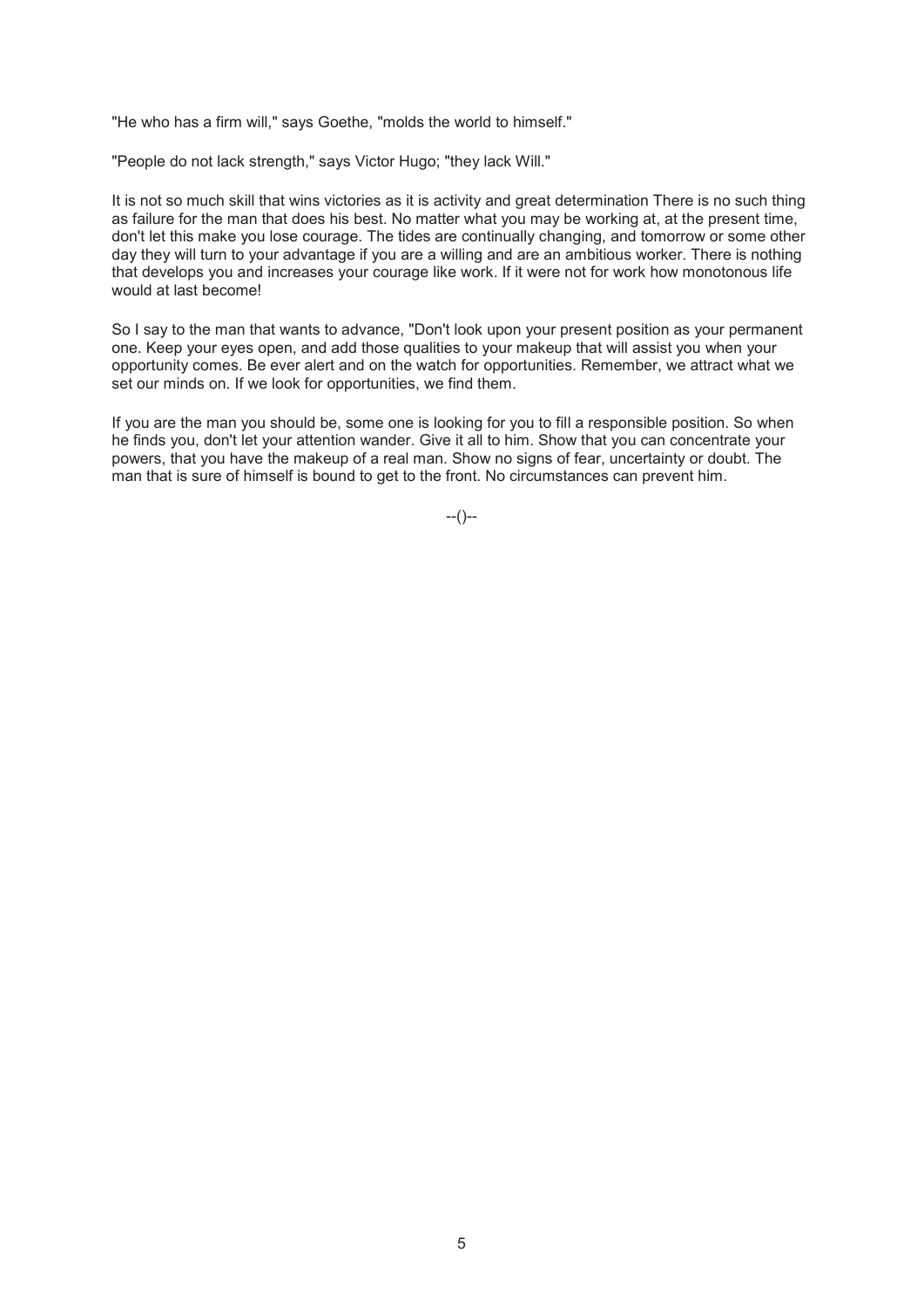#### **The Art of Concentrating**

## **by Means**

## **of Practical Exercises**

Select some thought, and see how long you can hold your mind on it. It is well to have a clock at first and keep track of the time. If you decide to think about health, you can get a great deal of good from your thinking besides developing concentration. Think of health as being the greatest blessing there is, in the world. Don't let any other thought drift in. Just the moment one starts to obtrude, make it get out.

Make it a daily habit of concentrating on this thought for, say, ten minutes. Practice until you can hold it to the exclusion of everything else. You will find it of the greatest value to centralize your thoughts on health. Regardless of your present condition, see yourself as you would like to be and be blind to everything else. You will find it hard at first to forget your ailments, if you have any, but after a short while you can shut out these negative thoughts and see yourself as you want to be. Each time you concentrate you form a more perfect image of health, and, as you come into its realization, you become healthy, strong and wholesome.

I want to impress upon your mind that the habit of forming mental images is of the greatest value. It has always been used by successful men of all ages, but few realize its full importance.

Do you know that you are continually acting according to the images you form? If you allow yourself to mould negative images you unconsciously build a negative disposition. You will think of poverty, weakness, disease, fear, etc. Just as surely as you think of these will your objective life express itself in a like way. Just what we think, we will manifest in the external world.

In deep concentration you become linked with the great creative spirit of the universe, and the creative energy then flows through you, vitalizing your creations into form. In deep concentration your mind becomes attuned with the infinite and registers the cosmic intelligence and receives its messages. You become so full of the cosmic energy that you are literally flooded with divine power. This is a most desired state. It is then we realize the advantages of being connected with the supraconsciousness. The supra-consciousness registers the higher cosmic vibrations. It is often referred to as the wireless station, the message recorded coming from the universal mind.

There are very few that reach this stage of concentration. Very few even know that it is possible. They think concentration means limitation to one subject, but this deeper concentration that brings us into harmony with the Infinite is that which produces and maintains health.

When you have once come in contact with your supra-consciousness you become the controller of your human thoughts. That which comes to you is higher than human thoughts. It is often spoken of as Cosmic Consciousness. Once it is experienced it is never forgotten. Naturally it requires a good deal of training to reach this state, but once you do, it becomes easier each time to do, and in the course of time you can become possessed of power which was unknown to you before. You are able to direct the expression of almost Infinite Power while in this deeper state of concentration.

Exercises In Concentration. The rays of the sun, when focused upon an object by means of a sun glass, produce a heat many times greater than the scattered rays of the same source of light and heat. This is true of attention. Scatter it and you get but ordinary results. But center it upon one thing and you secure much better results. When you focus your attention upon an object your every action, voluntary and involuntary, is in the direction of attaining that object. If you will focus your energies upon a thing to the exclusion of everything else, you generate the force that can bring you what you want.

When you focus your thought, you increase its strength. The exercises that follow are tedious and monotonous, but useful. If you will persist in them you will find they are very valuable, as they increase your powers of concentration.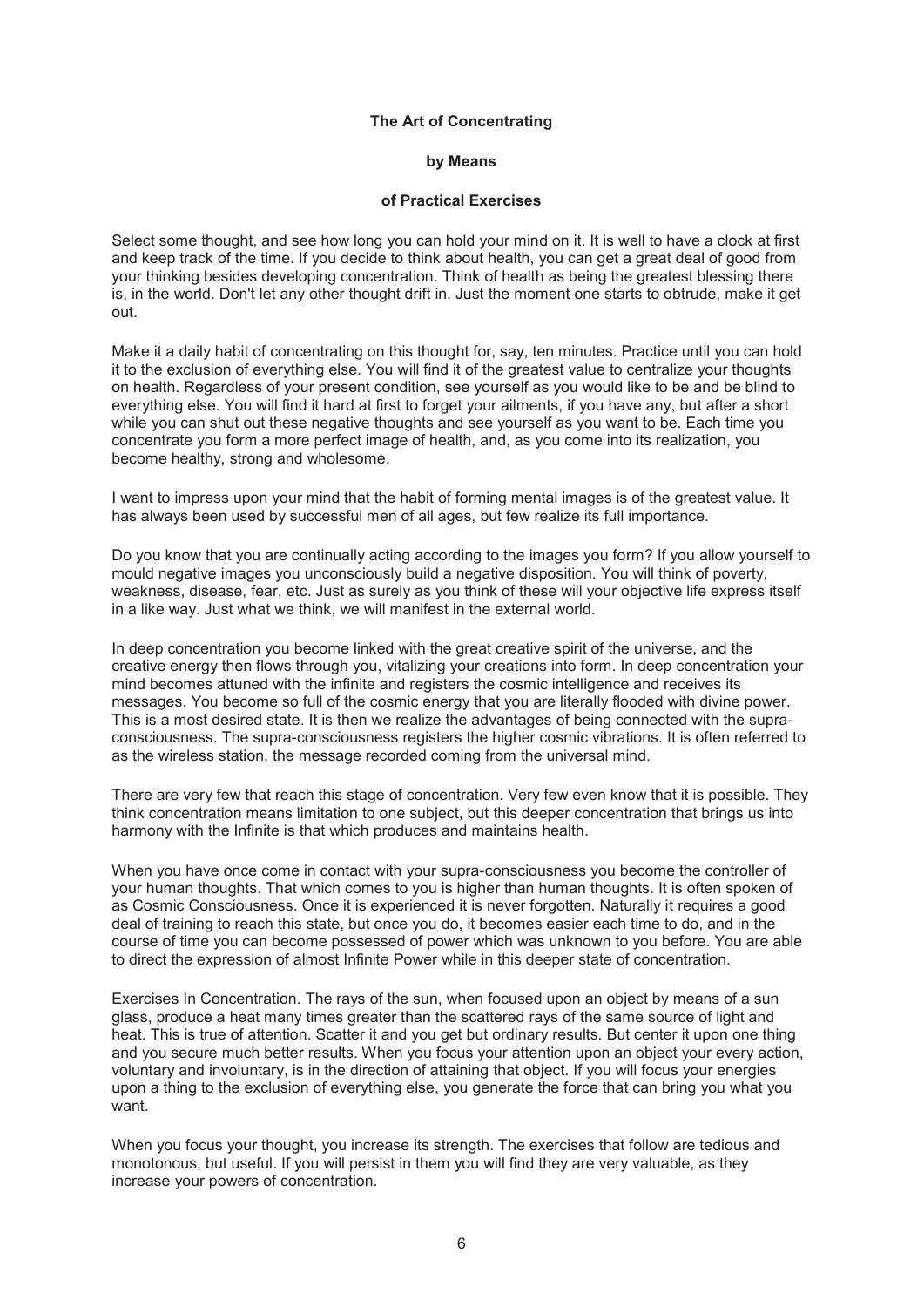Before proceeding with the exercises I will answer a question that just comes to me. This person says after he works all day he is too tired to practice any exercise. But this is not true. We will say he comes home all tired out, eats his supper and sits down to rest. If his work has been mental, the thought which has been occupying his mind returns to him and this prevents him from securing the rest he needs.

It is an admitted fact that certain thoughts call into operation a certain set of brain cells; the other cells, of course, are not busy at that time and are rested. Now if you take up something that is just different from what you have been doing during the day, you will use the cells that have not done anything and give those that have had work to do a rest. So you should regulate the evenings that you have and call forth an entirely different line of thought so as not to use the cells which you have tired out during the day. If you will center your attention on a new thought, you relieve the old cells from vibrating with excitement and they get their needed rest. The other cells that have been idle all day want to work, and you will find you can enjoy your evenings while securing needed rest.

When once you have learned to master your thoughts, you will be able to change them just as easily as you change your clothes.

Remember, the real requisite of centering is to be able to shut out outside thoughts--anything foreign to the subject. Now, in order to control your intention first gain control over the body. This must be brought under direct control of the mind; the mind under the control of the will. Your will is strong enough to do anything you wish, but you must realize that it is. The mind can be greatly strengthened by being brought under the direct influence of the will. When the mind is properly strengthened by the impulse of the will it becomes a more powerful transmitter of thought, because it has more force.

The Best Time to Concentrate Is after reading something that is inspiring, as you are then mentally and spiritually exalted in the desired realm. Then is the time you are ready for deep concentration. If you are in your room first see that your windows are up and the air is good. Lie down flat on your bed without a pillow. See that every muscle is relaxed. Now breathe slowly, filling the lungs comfortably full of fresh air; hold this as long as you can without straining yourself; then exhale slowly. Exhale in an easy, rhythmic way. Breathe this way for five minutes, letting the Divine Breath flow through you, which will cleanse and rejuvenate every cell of brain and body.

You are then ready to proceed. Now think how quiet and relaxed you are. You can become enthusiastic over your condition. Just think of yourself as getting ready to receive knowledge that is far greater than you have ever received before. Now relax and let the spirit work in and through you and assist you to accomplish what you wish.

Don't let any doubts or fears enter. Just feel that what you wish is going to manifest. Just feel it already has, in reality it has, for just the minute you wish a thing to be done it manifests in the thought world. Whenever you concentrate just believe it is a success. Keep up this feeling and allow nothing to interfere and you will soon find you have become the master of concentration. You will find that this practice will be of wonderful value to you, and that rapidly you will be learning to accomplish anything that you undertake.

--()--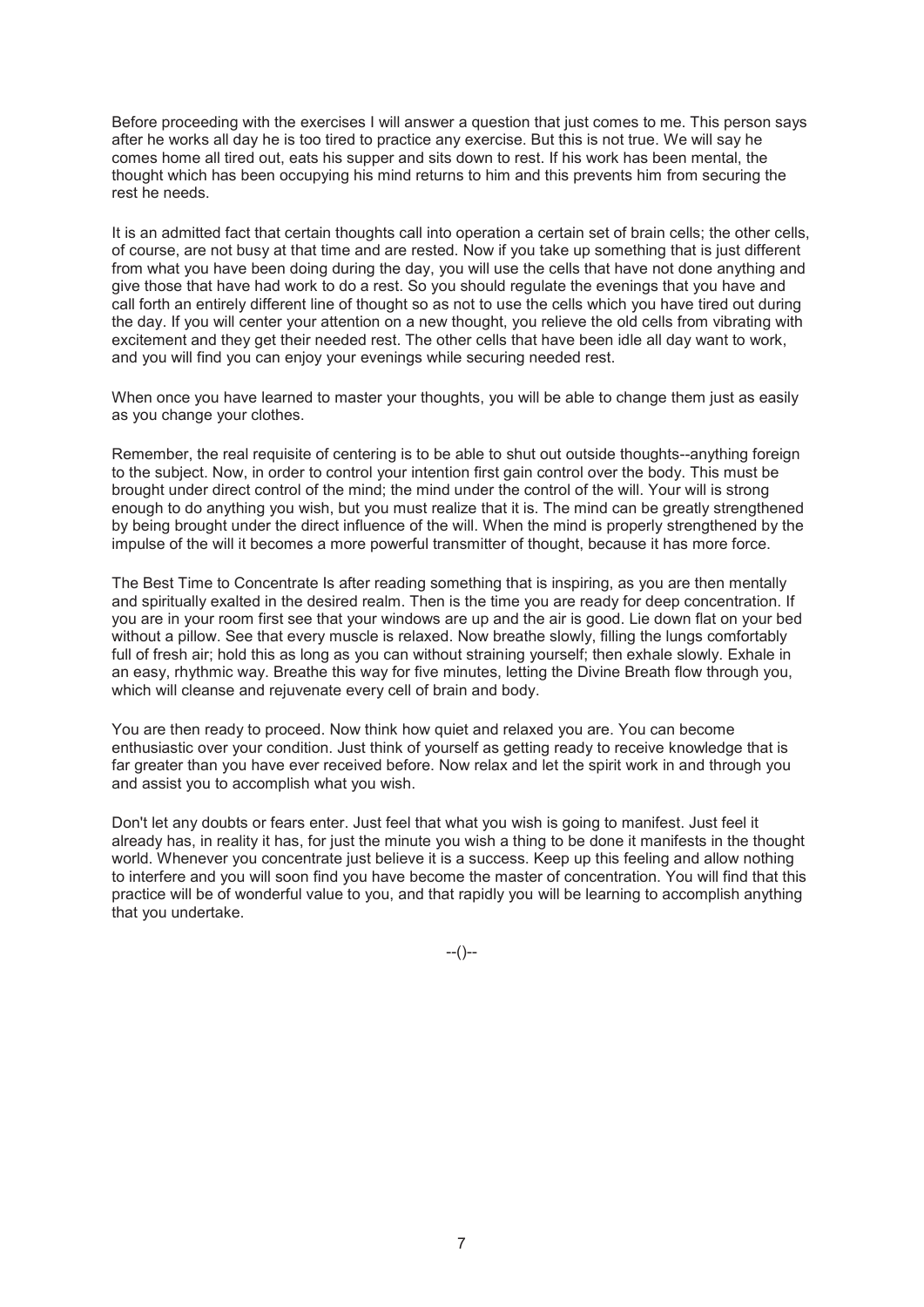#### **The 19 Exercises**

It will be necessary to first train the body to obey the commands of the mind. I want you to gain control of your muscular movements. The following exercise is especially good in assisting you to acquire perfect control of the muscles.

## **Exercise 1**

Sit in a comfortable chair and see how still you can keep. This is not as easy as it seems. You will have to center your attention on sitting still. Watch and see that you are not making any involuntary muscular movements. By a little practice you will find you are able to sit still without a movement of the muscles for fifteen minutes. At first I advise sitting in a relaxed position for five minutes. After you are able to keep perfectly still, increase the time to ten minutes and then to fifteen. This is as long as it is necessary. But never strain yourself to keep still. You must be relaxed completely. You will find this habit of relaxing is very good.

## **Exercise 2**

Sit in a chair with your head up and your chin out, shoulders back. Raise your right arm until it is on the level with your shoulder, pointing to your right. Look around, with head only, and fix your gaze on your fingers, and keep the arm perfectly still for one minute. Do the same exercise with left arm. When you are able to keep the arm perfectly steady, increase the time until you are able to do this five minutes with each arm. Turn the palm of the hand downward when it is outstretched, as this is the easiest position. If you will keep your eyes fixed on the tips of the fingers you will be able to tell if you are keeping your arm perfectly still.

#### **Exercise 3**

Fill a small glass full of water, and grasp it by the fingers; put the arm directly in front of you. Now fix the eyes upon the glass and try to keep the arm so steady that no movement will be noticeable. Do this first for one moment and then increase it to five. Do the exercise with first one arm and then the other.

## **Exercise 4**

Watch yourself during the day and see that your muscles do not become tense or strained. See how easy and relaxed you can keep yourself. See how poised you can be at all times. Cultivate a selfpoised manner, instead of a nervous, strained appearance. This mental feeling will improve your carriage and demeanor. Stop all useless gestures and movements of the body. These mean that you have not proper control over your body. After you have acquired this control, notice how "ill-at-ease" people are that have not gained this control. I have just been sizing up a salesman that has just left me. Part of his body kept moving all the time. I just felt like saying to him, "Do you know how much better appearance you would make if you would just learn to speak with your voice instead of trying to express what you say with your whole body?" Just watch those that interview you and see how they lack poise.

Get rid of any habit you have of twitching or jerking any part of your body. You will find you make many involuntary movements. You can quickly stop any of these by merely centering your attention on the thought, "I will not."

If you are in the habit of letting noises upset you, just exercise control; when the door slams, or something falls, etc., just think of these as exercises in self-control. You will find many exercises like this in your daily routine.

The purpose of the above exercises is to gain control over the involuntary muscular movement, making your actions entirely voluntary. The following exercises are arranged to bring your voluntary muscles under the control of the will, so that your mental forces may control your muscular movements.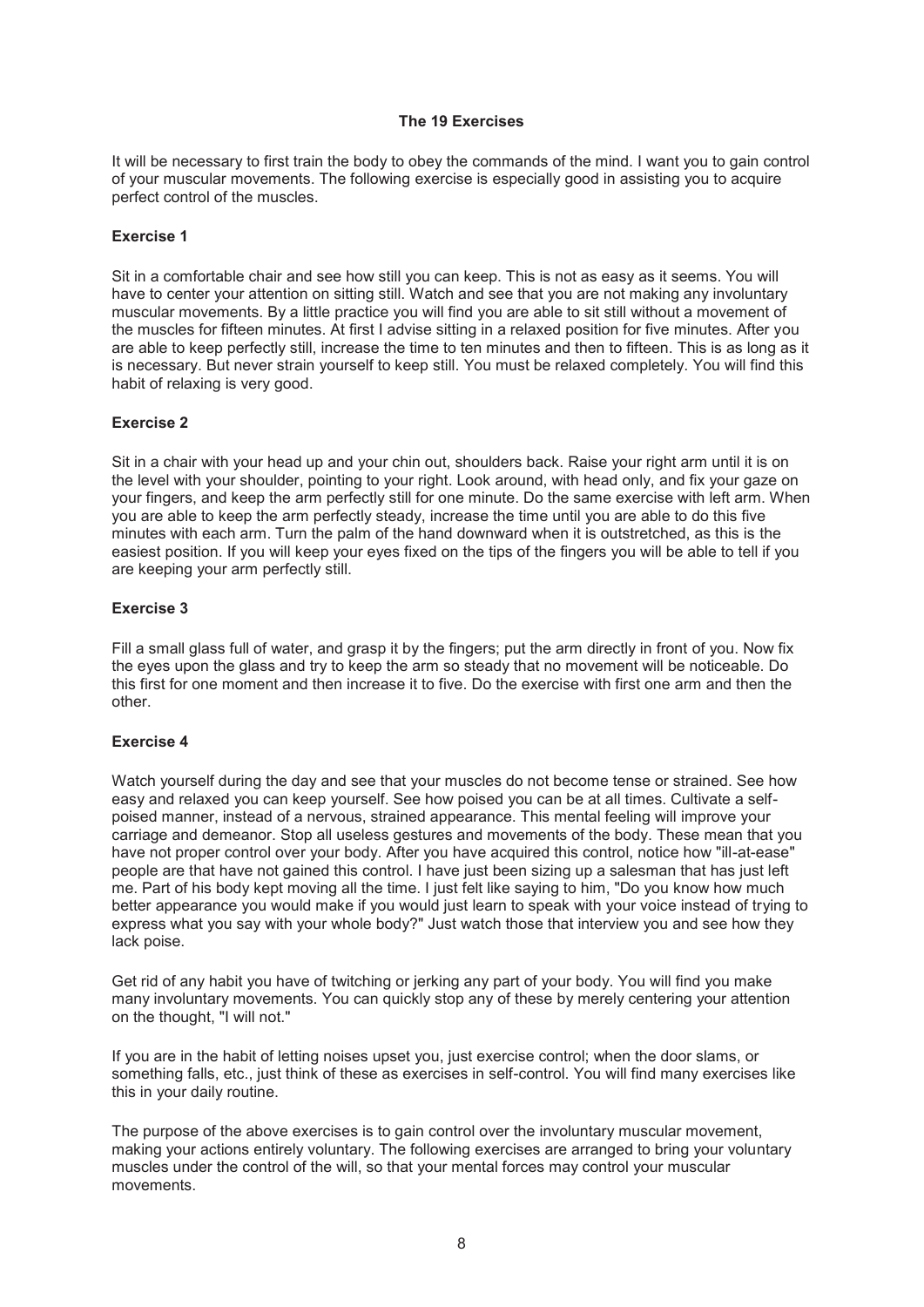# **Exercise 5**

Move your chair up to a table, placing your hands upon it, clenching the fists, keeping the back of the hand on the table, the thumb doubled over the fingers. Now fix your gaze upon the fist for a while, then gradually extend the thumb, keeping your whole attention fixed upon the act, just as if it was a matter of great importance. Then gradually extend your first finger, then your second and so on until you open the rest. Then reverse the process, closing first the last one opened and then the rest, and finally you will have the fist again in the original position with the thumb closed over the finger. Do this exercise with the left hand. Keep up this exercise first with one hand and then the other until you have done it five times with each hand. In a few days you can increase it to ten times.

The chances are that the above exercises will at first make you "tired," but it is important for you to practice these monotonous exercises so you can train your attention. It also gives you control over your muscular movement. The attention, of course, must be kept closely on each movement of the hand; if it is not, you of course lose the value of the exercise.

## **Exercise 6**

Put the right hand on knee, both fingers and thumb closed, except the first finger, which points out in front of you. Then move the finger slowly from side to side, keeping the attention fixed upon the end of the finger. You can make up a variety of exercises like these. It is good training to plan out different ones. The main point you should keep in mind is that the exercise should be simple and that the attention should be firmly fixed upon the moving part of the body. You will find your attention will not want to be controlled and will try to drift to something more interesting. This is just where these exercises are of value, and you must control your attention and see it is held in the right place and does not wander away.

You may think these exercises very simple and of no value, but I promise you in a short time you will notice that you have a much better control over your muscular movements, carriage and demeanor, and you will find that you have greatly improved your power of attention, and can center your thoughts on what you do, which of course will be very valuable.

No matter what you may be doing, imagine that it is your chief object in life. Imagine you are not interested in anything else in the world but what you are doing. Do not let your attention get away from the work you are at. Your attention will no doubt be rebellious, but control it and do not let it control you. When once you conquer the rebellious attention you have achieved a greater victory than you can realize at the time. Many times afterwards you will be thankful you have learned to concentrate your closest attention upon the object at hand.

Let no day go by without practicing concentrating on some familiar object that is uninteresting. Never choose an interesting object, as it requires less attention. The less interesting it is the better exercise will it be. After a little practice you will find you can center your attention on uninteresting subjects at will.

The person that can concentrate can gain full control over his body and mind and be the master of his inclinations; not their slave. When you can control yourself you can control others. You can develop a Will that will make you a giant compared with the man that lacks Will Power. Try out your Will Power in different ways until you have it under such control that just as soon as you decide to do a thing you go ahead and do it. Never be satisfied with the "I did fairly well" spirit, but put forward your best efforts. Be satisfied with nothing else. When you have gained this you are the man you were intended to be.

## **Exercise 7**

Concentration Increases the Sense of Smell. When you take a walk, or drive in the country, or pass a flower garden, concentrate on the odor of flowers and plants. See how many different kinds you can detect. Then choose one particular kind and try to sense only this. You will find that this strongly intensifies the sense of smell. This differentiation requires, however, a peculiarly attentive attitude.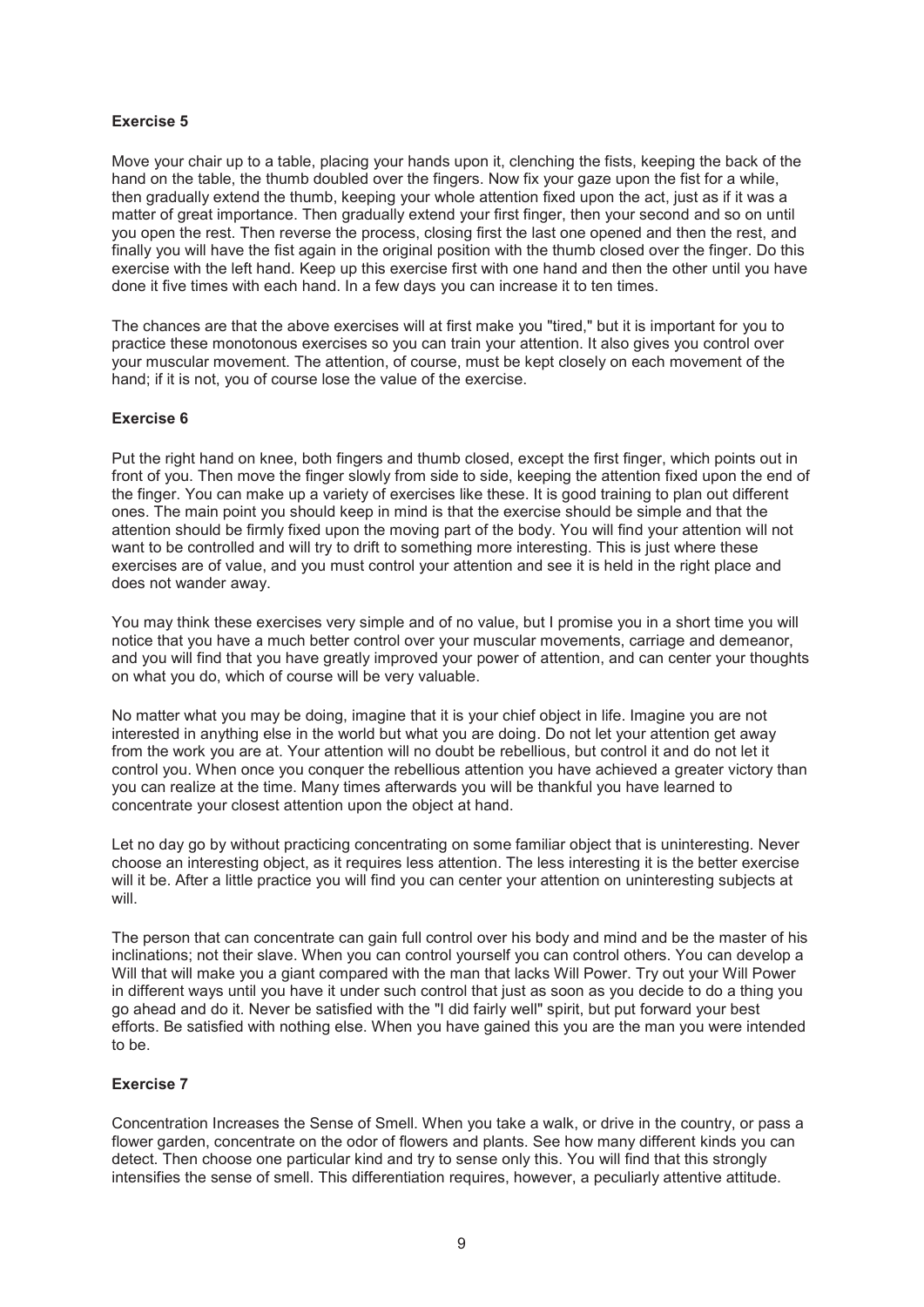When sense of smell is being developed, you should not only shut out from the mind every thought but that of odor, but you should also shut out cognizance of every odor save that upon which your mind, for the time, is concentrated.

You call find plenty of opportunity for exercises for developing the sense of smell. When you are out in the air, be on the alert for the different odors. You will find the air laden with all kinds, but let your concentration upon the one selected be such that a scent of its fragrance in after years will vividly recall the circumstances of this exercise.

The object of these exercises is to develop concentrated attention, and you will find that you can, through their practice, control your mind and direct your thoughts just the same as you can your arm.

## **Exercise 8**

Concentration on the Within. Lie down and thoroughly relax your muscles. Concentrate on the beating of your heart. Do not pay any attention to anything else. Think how this great organ is pumping the blood to every part of the body; try to actually picture the blood leaving the great reservoir and going in one stream right down to the toes. Picture another going down the arms to the tips of the fingers. After a little practice you can actually feel the blood passing through your system.

If, at any time, you feel weak in any part of the body, will that an extra supply of blood shall go there. For instance, if your eyes feel tired, picture the blood coming from the heart, passing up through the head and out to the eyes. You can wonderfully increase your strength by this exercise. Men have been able to gain such control over the heart that they have actually stopped it from beating for five minutes. This, however, is not without danger, and is not to be practiced by the novice.

I have found the following a very helpful exercise to take just before going to bed and on rising in the morning: Say to yourself, "Every cell in my body thrills with life; every part of my body is strong and healthy." I have known a number of people to greatly improve their health in this way. You become what you picture yourself to be. If your mind thinks of sickness in connection with self you will be sick. If you imagine yourself in strong, vigorous health, the image will be realized. You will be healthy.

## **Exercise 9**

Concentrating on Sleep. What is known as the water method is, although very simple, very effective in inducing sleep.

Put a full glass of clear water on a table in your sleeping room. Sit in a chair beside the table and gaze into the glass of water and think how calm it is. Then picture yourself , getting into just as calm a state. In a short time you will find the nerves becoming quiet and you will be able to go to sleep. Sometimes it is good to picture yourself becoming drowsy to induce sleep, and, again, the most persistent insomnia has been overcome by one thinking of himself as some inanimate object--for instance, a hollow log in the depths of the cool, quiet forest.

Those who are troubled with insomnia will find these sleep exercises that quiet the nerves very effective. Just keep the idea in your mind that there is no difficulty in going to sleep; banish all fear of insomnia. Practice these exercises and you will sleep.

By this time you should have awakened to the possibilities of concentration and have become aware of the important part it plays in your life.

#### **Exercise 10**

Concentration Will Save Energy and Appearance. Watch yourself and see if you are not in the habit of moving your hands, thumping something with your fingers or twirling your mustache. Some have the habit of keeping their feet going, as, for instance, tapping them on the floor. Practice standing before a mirror and see if you are in the habit of frowning or causing wrinkles to appear in the forehead. Watch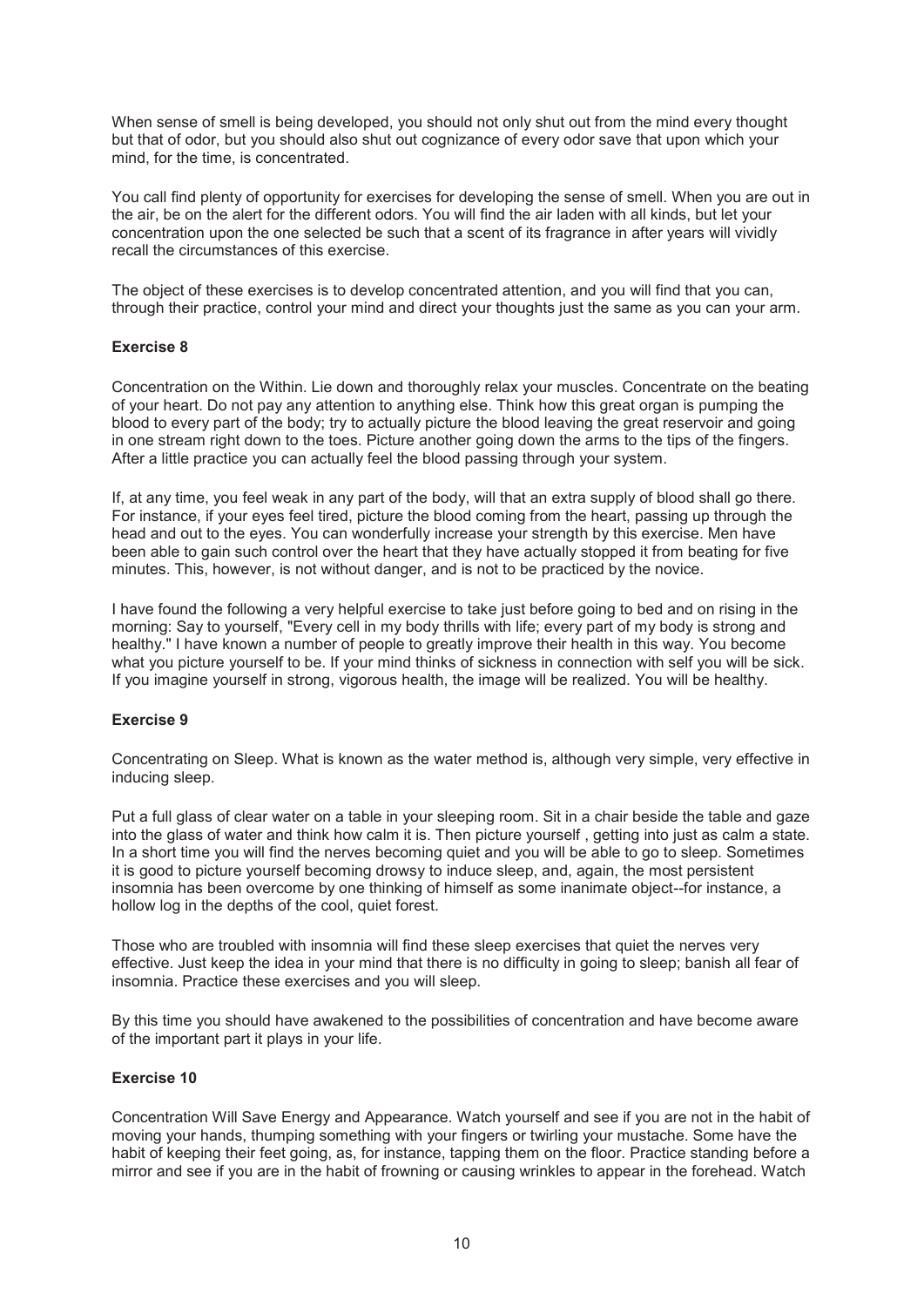others and see how they needlessly twist their faces in talking. Any movement of the face that causes the skin to wrinkle will eventually cause a permanent wrinkle. As the face is like a piece of silk, you can make a fold in it a number of times and it will straighten out of itself, but, if you continue to make a fold in it, it will in time be impossible to remove it.

By Concentration You Can Stop the Worry Habit. If you are in the habit of worrying over the merest trifles, just concentrate on this a few minutes and see bow needless it is; if you are also in the habit of becoming irritable or nervous at the least little thing, check yourself instantly when you feel yourself becoming so; start to breathe deeply; say, "I will not be so weak; I am master of myself," and you will quickly overcome your condition.

## **Exercise 11**

By Concentration You Can Control Your Temper. If you are one of those that flare up at the slightest "provocation" and never try to control yourself, just think this over a minute. Does it do you any good? Do you gain anything by it? Doesn't it put you out of poise for some time? Don't you know that this grows on you and will eventually make you despised by all that have any dealings with you? Everyone makes mistakes and, instead of becoming angry at their perpetrators, just say to them, "Be more careful next time." This thought will be impressed on them and they will be more careful. But, if you continually complain about their making a mistake, the thought of a mistake is impressed on them and they will be more likely to make mistakes in the future. All lack of self-control can be conquered if you will but learn to concentrate.

Many of you that read this may think you are not guilty of either of these faults, but if you will carefully watch yourself you will probably find that you are, and, if so, you will be greatly helped by repeating this affirmation each morning:

"I am going to try today not to make a useless gesture or to worry over trifles, or become nervous or irritable. I intend to be calm, and, no difference what may be the circumstances, I will control myself. Henceforth I resolve to be free from all signs that show lack of self-control."

At night quickly review your actions during the day and see how fully you realized your aim. At first you will, of course, have to plead guilty of violation a few times, but keep on, and you will soon find that you can live up to your ideal. After you have once gained self-control, however, don't relinquish it. For some time it will still be necessary to repeat the affirmation in the morning and square your conduct with it in the evening. Keep up the good work until, at last, the habit of self-control is so firmly fixed that you could not break it even though you tried.

I have had many persons tell me that this affirmation and daily review made a wonderful difference in their lives. You, too, will notice the difference if you live up to these instructions.

## **Exercise 12**

Practice Talking Before a Glass. Make two marks on your mirror on a level with your eyes, and think of them as two human eyes looking into yours. Your eyes will probably blink a little at first. Do not move your head, but stand erect. Concentrate all your thoughts on keeping your head perfectly still. Do not let another thought come into your mind. Then, still keeping the head, eyes and body still, think that you look like a reliable man or woman should; like a person that anyone would have confidence in. Do not let your appearance be such as to justify the remark, "I don't like his appearance. I don't believe he can be trusted."

While standing before the mirror practice deep breathing. See that there is plenty of fresh air in the room, and that you are literally feasting on it. You will find that, as it permeates every cell, your timidity will disappear. It has been replaced by a sense of peace and power.

The one that stands up like a man and has control over the muscles of his face and eyes always commands attention. In his conversation, he can better impress those with whom he comes in contact. He acquires a feeling of calmness and strength that causes opposition to melt away before it.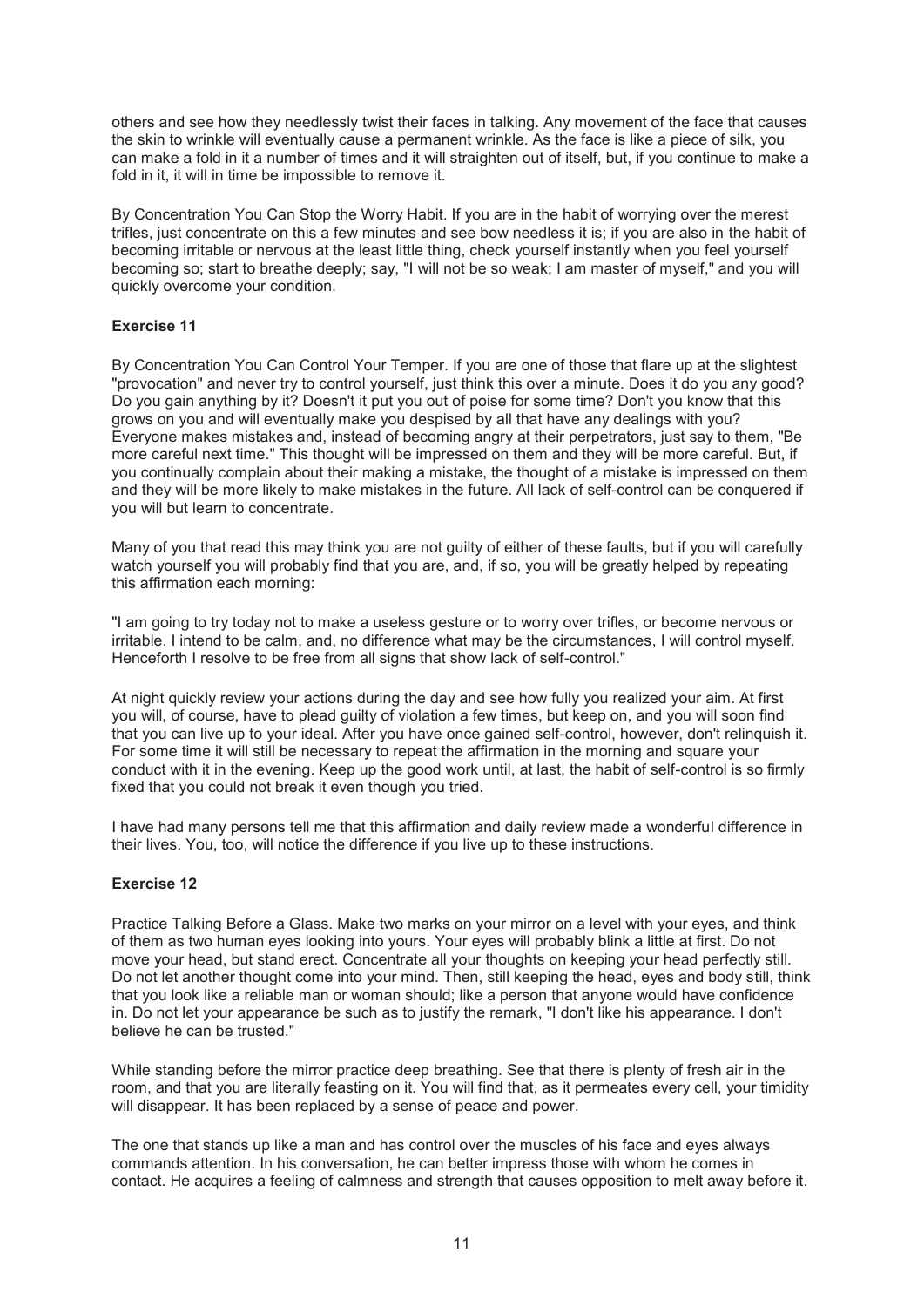Three minutes a day is long enough for the practice of this exercise.

Look at the clock before you commence the exercise, and if you find you can prolong the exercise for more than five minutes do so. The next day sit in a chair and, without looking at the picture, concentrate on it and see if you cannot think of additional details concerning it. The chances are you will be able to think of many more. It might be well for you to write down all you thought of the first day, and then add to the list each new discovery. You will find that this is a very excellent exercise in concentration.

# **Exercise 13**

The Control of Sensations. Think how you would feel if you were cool; then how you would feel if you were cold; again, how you would feel if it were freezing. In this state you would be shivering all over. Now think of just the opposite conditions; construct such a vivid image of heat that you are able to experience the sensation of heat even in the coldest atmosphere. It is possible to train your imagination until you do this, and it can then be turned to practical account in making undesirable conditions bearable.

You can think of many very good exercises like this. For instance, if you feel yourself getting hungry or thirsty and for any reason you do not wish to eat, do not think of how hungry or thirsty you are, but just visualize yourself as finishing a hearty meal. Again, when you experience pain, do not increase it by thinking about it, but do something to divert your attention, and the pain will seem to decrease. If you will start practicing along this line systematically you will soon gain a wonderful control over the things that affect your physical comfort.

## **Exercise 14**

The Eastern Way of Concentrating. Sit in a chair with a high back in upright position. Press one finger against the right nostril. Now take a long, deep breath, drawing the breath in gently as you count ten; then expel the breath through the right nostril as you count ten. Repeat this exercise with the opposite nostril. This exercise should be done at least twenty times at each sitting.

## **Exercise 15**

Controlling Desires. Desire, which is one of the hardest forces to control, will furnish you with excellent exercises in concentration. It seems natural to want to tell others what you know; but, by learning to control these desires, you can wonderfully strengthen your powers of concentration. Remember, you have all you can do to attend to your own business. Do not waste your time in thinking of others or in gossiping about them.

If, from your own observation, you learn something about another person that is detrimental, keep it to yourself. Your opinion may afterwards turn out to be wrong anyway, but whether right or wrong, you have strengthened your will by controlling your desire to communicate your views.

If you hear good news resist the desire to tell it to the first person you meet and you will be benefited thereby. It will require the concentration of all your powers of resistance to prohibit the desire to tell. After you feel that you have complete control over your desires you can then tell your news. But you must be able to suppress the desire to communicate the news until you are fully ready to tell it. Persons that do not possess this power of control over desires are apt to tell things that they should not, thereby often involving both themselves and others in needless trouble.

If you are in the habit of getting excited when you hear unpleasant news, just control yourself and receive it without any exclamation of surprise. Say to yourself, "Nothing is going to cause me to lose my self-control. You will find from experience that this self-control will be worth much to you in business. You will be looked upon as a cool-headed business man, and this in time becomes a valuable business asset. Of course, circumstances alter cases. At times it is necessary to become enthused. But be ever on the lookout for opportunities for the practice of self-control. "He that ruleth his spirit is greater than he that ruleth a city."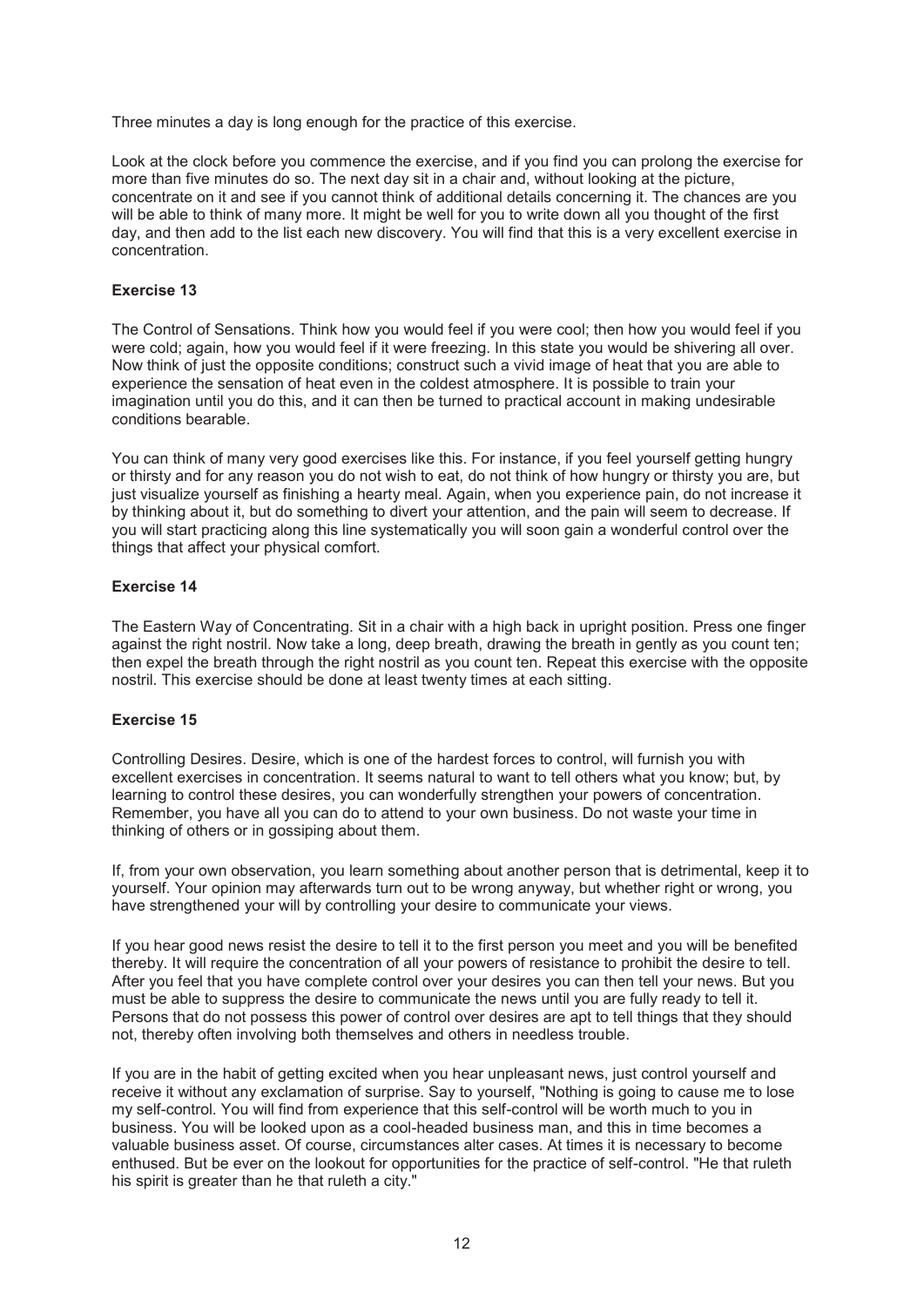# **Exercise 16**

When You Read. No one can think without first concentrating his thoughts on the subject in hand. Every man and woman should train himself to think clearly. An excellent exercise is to read some short story and then write just an abridged statement. Read an article in a newspaper, and see in how few words you can express it. Reading an article to get only the essentials requires the closest concentration. If you are unable to write out what you read, you will know you are weak in concentration. Instead of writing it out you can express it orally if you wish. Go to your room and deliver it as if you were talking to some one. You will find exercises like this of the greatest value in developing concentration and learning to think.

After you have practiced a number of these simple exercises read a book for twenty minutes and then write down what you have read. The chances are that at first you will not remember very many details, but with a little practice you will be able to write a very good account of what you have read. The closer the concentration the more accurate the account will be.

It is a good idea when time is limited to read only a short sentence and then try to write it down word for word. When you are able to do this, read two or more sentences and treat similarly. The practice will produce very good results if you keep it up until the habit is fixed.

If you will just utilize your spare time in practicing exercises like those suggested you can gain wonderful powers of concentration. You will find that in order to remember every word in a sentence you must keep out every thought but that which you wish to remember, and this power of inhibition alone will more than compensate for the trouble of the exercise. Of course, success in all of the above depends largely upon cultivating, through the closest concentration, the power to image or picture what you read; upon the power, as one writer expresses it, of letting the mountains of which we hear loom before us and the rivers of which we read roll at our feet.

## **Exercise 17**

Concentration Overcomes Bad Habits. If you have a habit that you want to get rid of, shut your eyes and imagine that your real self is standing before you. Now try the power of affirmation; say to yourself, "You are not a weakling; you can stop this habit if you want to. This habit is bad and you want to break it." Just imagine that you are some one else giving this advice. This is very valuable practice. You, in time, see yourself as others see you. The habit loses its power over you and you are free.

If you will just form the mental image of controlling yourself as another person might, you will take a delight in breaking bad habits. I have known a number of men to break themselves of drinking in this way.

## **Exercise 18**

Watch Concentration. Sit in a chair and place a clock with a second hand on the table. Follow the second hand with your eyes as it goes around. Keep this up for five minutes, thinking of nothing else but the second hand, This is a very good exercise when you only have a few minutes to spare, if you are able to keep every other thought in the stream of consciousness subordinate to it. As there is little that is particularly interesting about the second hand, it is hard to do this, but in the extra effort of will power required to make it successful lies its value. Always try to keep as still as possible during these exercises.

In this way you can gain control over nerves and this quieting effect is very good for them.

## **Exercise 19**

Faith Concentration. A belief in the power to concentrate is of course very important. I purposely did not put this exercise in the beginning where it naturally belongs because I wanted you to know that you could learn to concentrate. If you have practiced the above exercises you have now developed